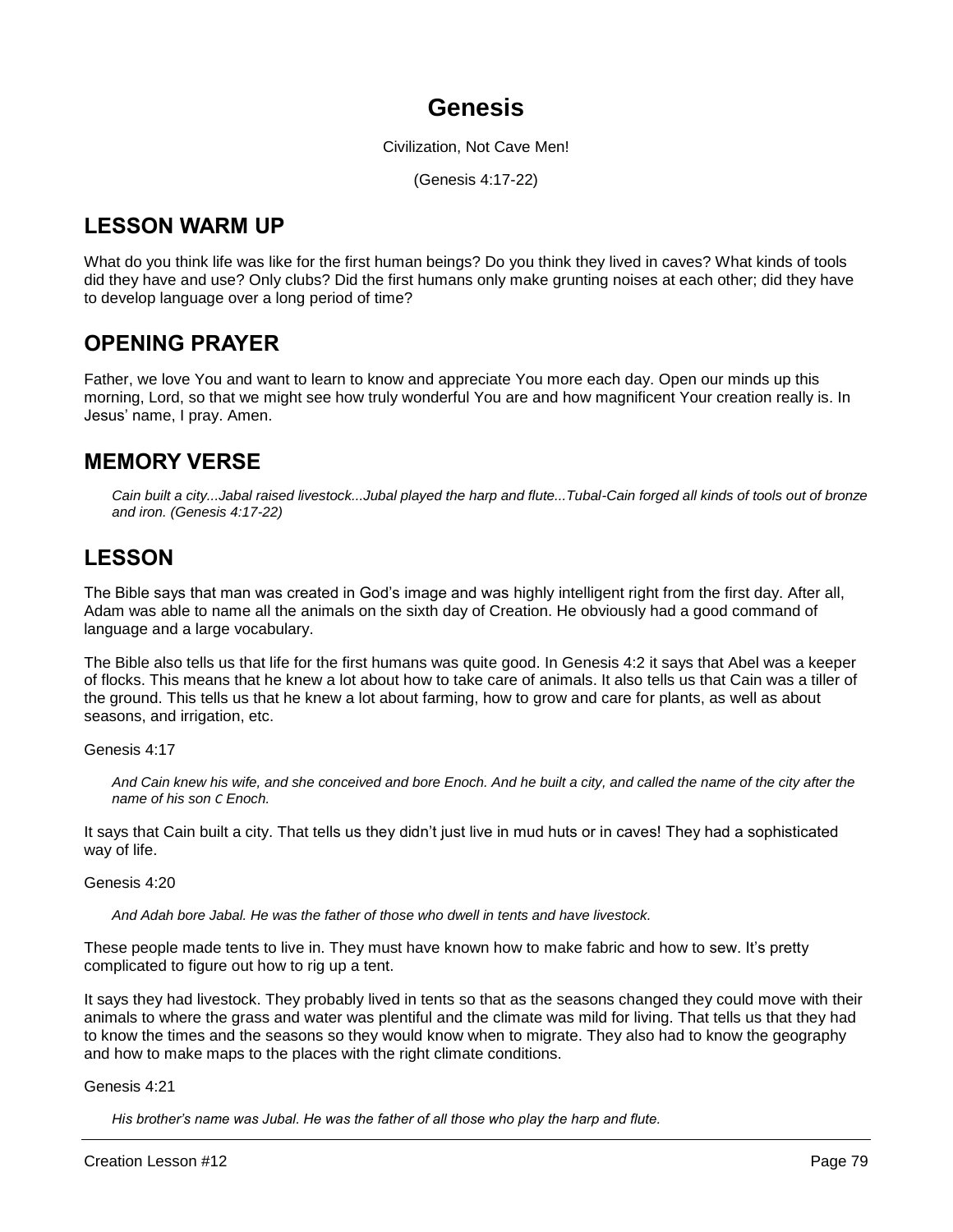These people, who are the first in the whole human race, made and played musical instruments. It takes a lot of intelligence to write music and to play instruments. What kind of instruments do you think they made? (Flute, drums, stringed harps, rams horn, etc.)

#### Genesis 4:22

*And as for Zillah, she also bore Tubal-Cain, an instructor of every craftsman in bronze and iron.*

Wow! They knew how to make tools out of metal. This means they were miners! They knew how to dig metal ore out of the earth. Then, they figured out how to forge the metal. That's a process of purifying the ore. You have to melt it down over fire and separate the iron or bronze from all the bad stuff.

This tells us these first human beings were metal workers and made all sorts of tools and instruments. They didn't just have clubs and grunt at each other!

The Bible also tells us that Noah built a tremendous ship and that the people built a tower in Babel. They obviously knew how to design and build buildings. They were architects, engineers, and carpenters. And, they must have had sophisticated tools.

Modern men, who don't believe the Bible, try to tell us that mankind evolved from apes; that they started out dumb and had to develop languages, tools, and a whole way of life over long periods of time. But history has shown some amazing accomplishments of people from the ancient world. Have you heard of the pyramids of ancient Egypt? They are incredible engineering feats by even today's standards.

Discoveries have found not only bronze tools, they've also found a battery that generated electricity back in the so called "pre-civilization" eras.

This just proves that God's world and His word agree! The Bible is true. God created the world and, it was perfect in every way!

We can believe the Bible about spiritual things, as well. It tells us that God loves us and has provided a way for us to live with Him in Heaven.

God loved you and me so much that He sent Jesus to die on the cross to pay for our sins. You can tell God you are sorry for your sins and you can ask Jesus to be your Savior. This is God's way, and the only way of forgiveness.

# **Closing Prayer**

Father, thank You for the Bible. It tells us that You created the world we live in. Earth is such a beautiful and wonderful place to live; it makes us anxious to see the world to come. The Bible tells us that Heaven is an even more wonderful place. Thank You that You have made a way for us to live there with You after we die. Thank You for sending Jesus to die for our sins and to take the punishment that we deserve so that we do not have to go to hell. In Jesus' name, I pray. Amen.

# **LEARNING CENTERS**

# **Imagination Station**

(Craft Center)

## *1. Metal Crafts*

Early man knew how to get metals and use them for various purposes. He found minerals and metals in rocks and melted them and pounded them. Scientists have found weapons, farming tools, artwork and "dishes" made from bronze, and iron.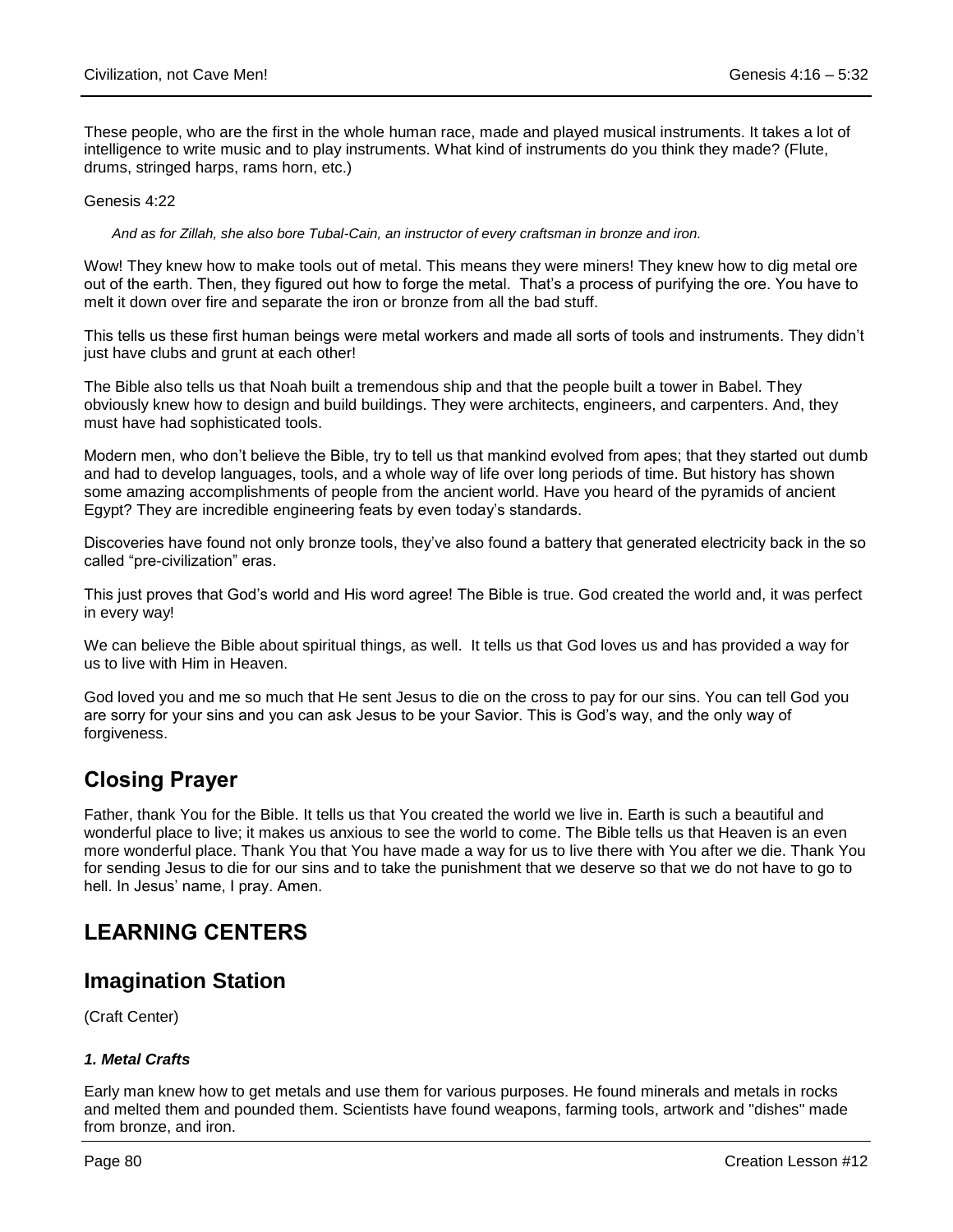Aluminum is a metal. Although early man did not use it because of the difficult process of making it, we can use it in our craft as a reminder that they did use some of the metals.

Choose one of the following craft projects

#### **A. Make tools**

What kind of tools did ancient men need? (Axes for chopping wood for fire or making homes and furniture, knives, shovels, hammers, etc.)



Cut out cardboard forms for the children to cover in aluminum foil. As they work talk about how we can use God's word like a tool, but we need to memorize it to put it into our "tool box". Discuss how you can use God's word like a tool to build up your life or someone else's.

#### **B. Make Artful Designs**

Have pieces of aluminum foil cut approximately six inches by six inches. Have each child either carefully tape or hold a piece of foil firmly onto the table and gently make a design by lightly pressing a pencil or pen into it. The aluminum foil tears easily, so they must be careful. They may want to draw a design of what early man may have seen. Or, using their finger, they can press the backside of a maple leaf into the foil to make a pretty design. Hold up their foil and look at both sides of their design.

#### **C. Foil Printmaking**

This printing technique allows you to transfer a picture piece by piece. (Note: They can use the design they made in the previous craft idea.)

#### *Materials*

- Heavy-duty aluminum foil
- Pencil
- Ruler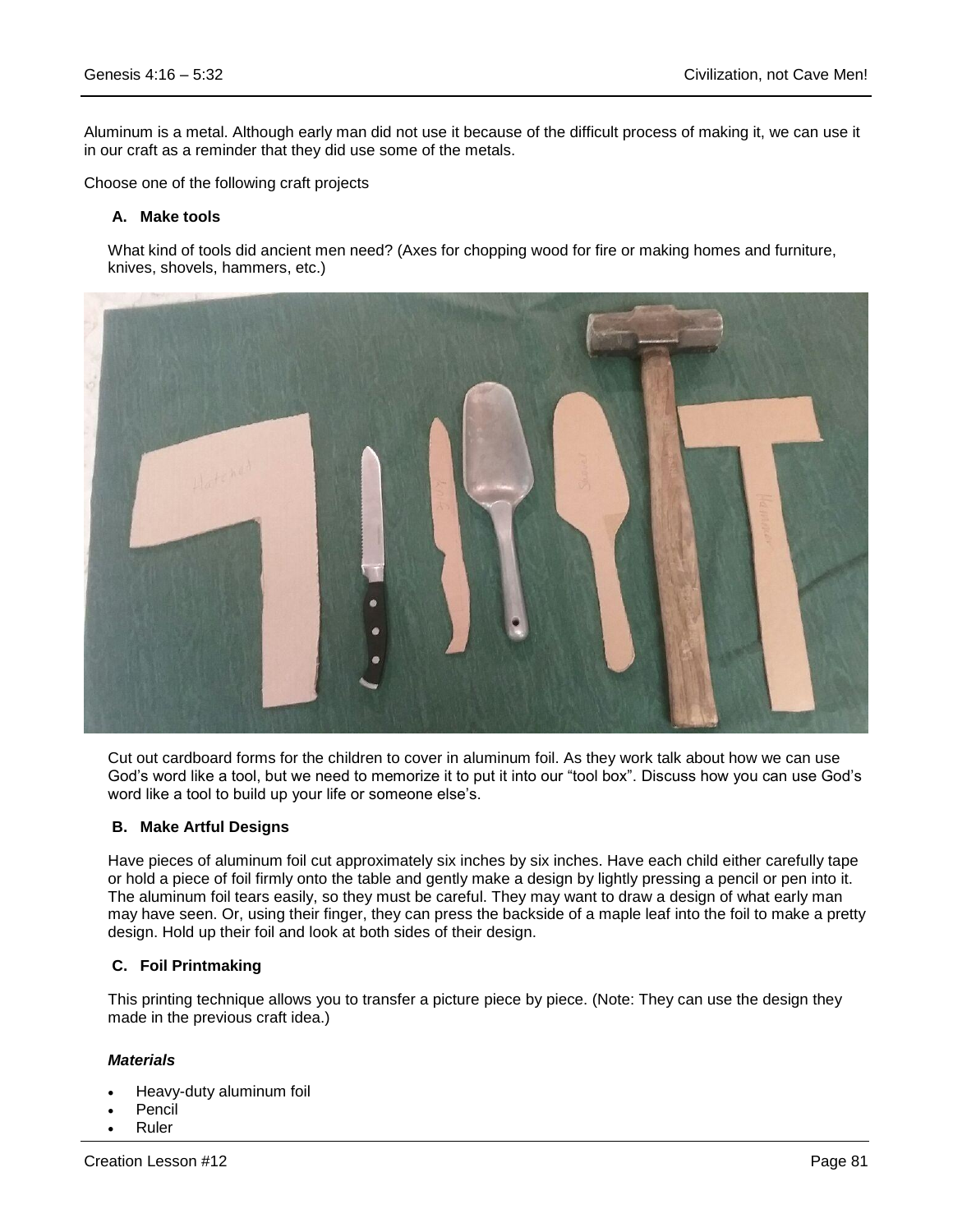- Poster paints
- Paintbrush
- Drawing paper
- Paper towels

### *Procedure*

- Cover your work surface with newspaper.
- Draw a square on a sheet of foil. Make the square slightly smaller than the paper sheet you will print on. Use your ruler to make sure.
- Draw a picture in the foil square.
- Select one color of paint and paint in the parts of the picture using that color.
- Place a sheet of paper over the foil print and press.
- Carefully peel off the paper and let the paint dry.
- Use a damp paper towel to wipe off the old color from the foil.
- Select a different color and paint in another area of the picture.
- Reprint it on the paper as before.
- Continue reprinting the paper until you use all your colors and your picture is complete.

## *2. Stone Carving*

Life in Bible times: We can find out about life in Bible times by looking at pictures carved in stone during that time. Stone carvings often showed scenes from everyday life, such as a woman spinning thread, a family eating or an army going off to battle. What picture of life in Bible times will you carve into your rock? In the Bible, God is called a rock. In what way is God like a rock?



The Lord Lives! Blessed be my Rock! Let the God of my salvation be exalted. (Psalm 18:46)

#### *Materials*

- Water color dyes (such as Dr. Martin's) and paintbrushes or permanent felt pens in muted colors
- **Utility knife**
- □ Plastic containers
- □ Water
- □ Newspapers
- □ Craft sticks
- $\Box$  Soft rock that can be carved with a stick.
- Optional: If soft rocks are not available, you can make imitation rocks. You will need the following:
	- A bowl or bucket
	- A stick for mixing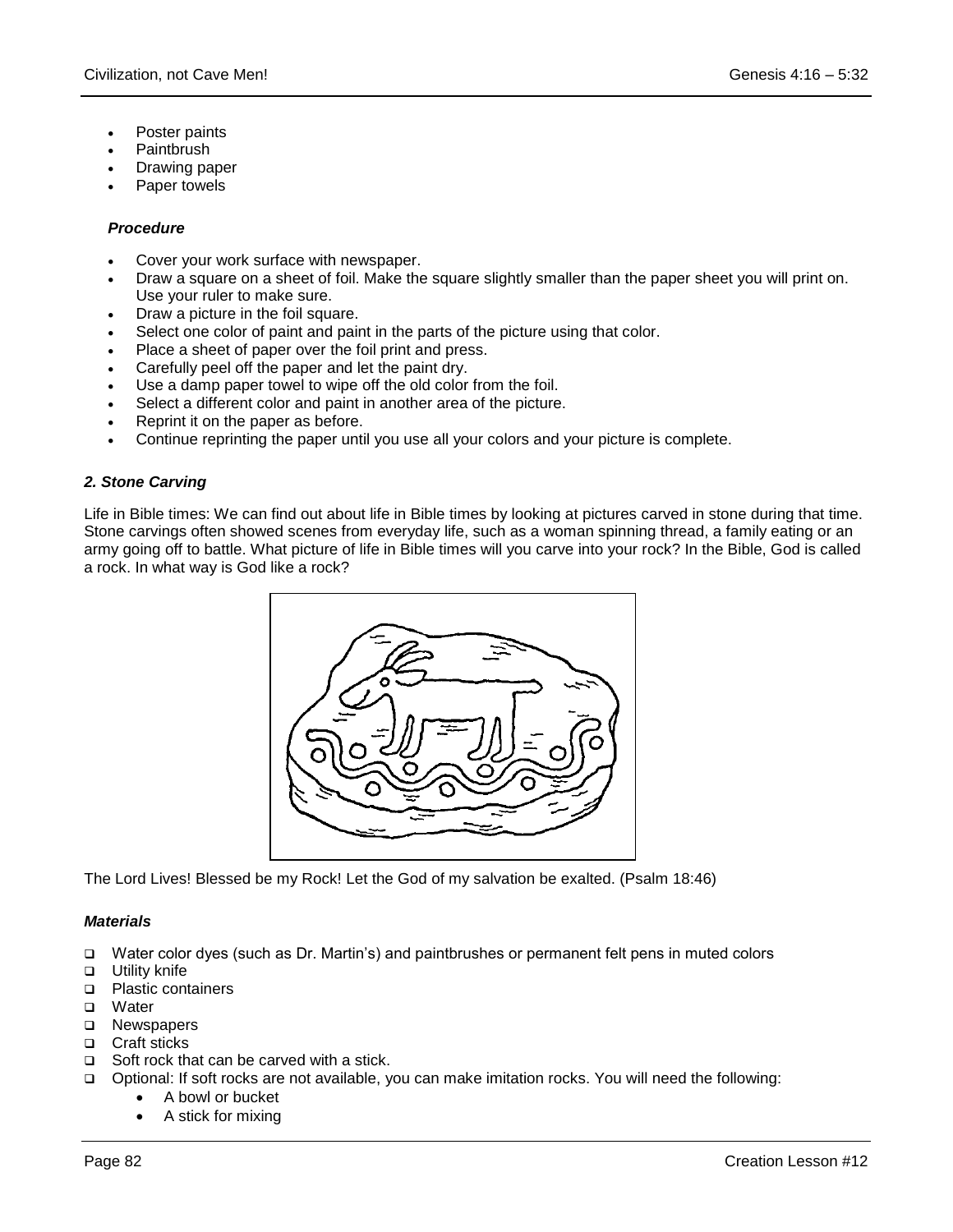- Milk cartons or small frozen food containers to use as molds
- Plaster of Paris
- Vermiculite (available at garden supply stores)
- Measuring cup
- Water

### *Preparation*

- Use a utility knife to sharpen one end of each craft stick.
- Cover work area with newspaper.
- Fill containers with water.
- Optional: to make imitation rocks, combine the following in a large bowl:
	- 1 cup plaster of Paris
	- ¾ cup vermiculite
	- $\cdot$   $\frac{3}{4}$  cup water
	- Mix well and pour into molds.
	- Allow mixture to harden.
	- Peel away molds.

### *Procedures*

- 1. Use craft stick to scratch a simple design in the rock.
- 2. Paint or color parts of your design.
- 3. Allow to dry.

# **Fun House**

(Game Center)

#### *Exercising the Brain Activity*

## *Materials*

- □ Tray
- About 20 items
- □ Cloth to cover

#### *Game One*

- Tell the kids that we are going to play a game that will exercise our brain.
- Divide them into two groups. Give each group a pencil and a piece of paper. They must choose a "recorder" for their group.
- Have both groups gather around the tray; let them look at the items for about 30 seconds, then return to their stations and cover up the tray.
- The groups need to write down as many items as they can remember.
- Suggest different ways to help them remember. For example, they could organize by color, size or shape.
- Repeat viewing and recording. Compare second list with first's results.

#### *Game Two*

- While the children close their eyes remove an items from the tray.
- Upon opening their eyes, see who can guess what is missing.

*Spiritual Connection*: We are created in the image of God. Man is unique from animals and one of our unique features is the great capacity of our brain.